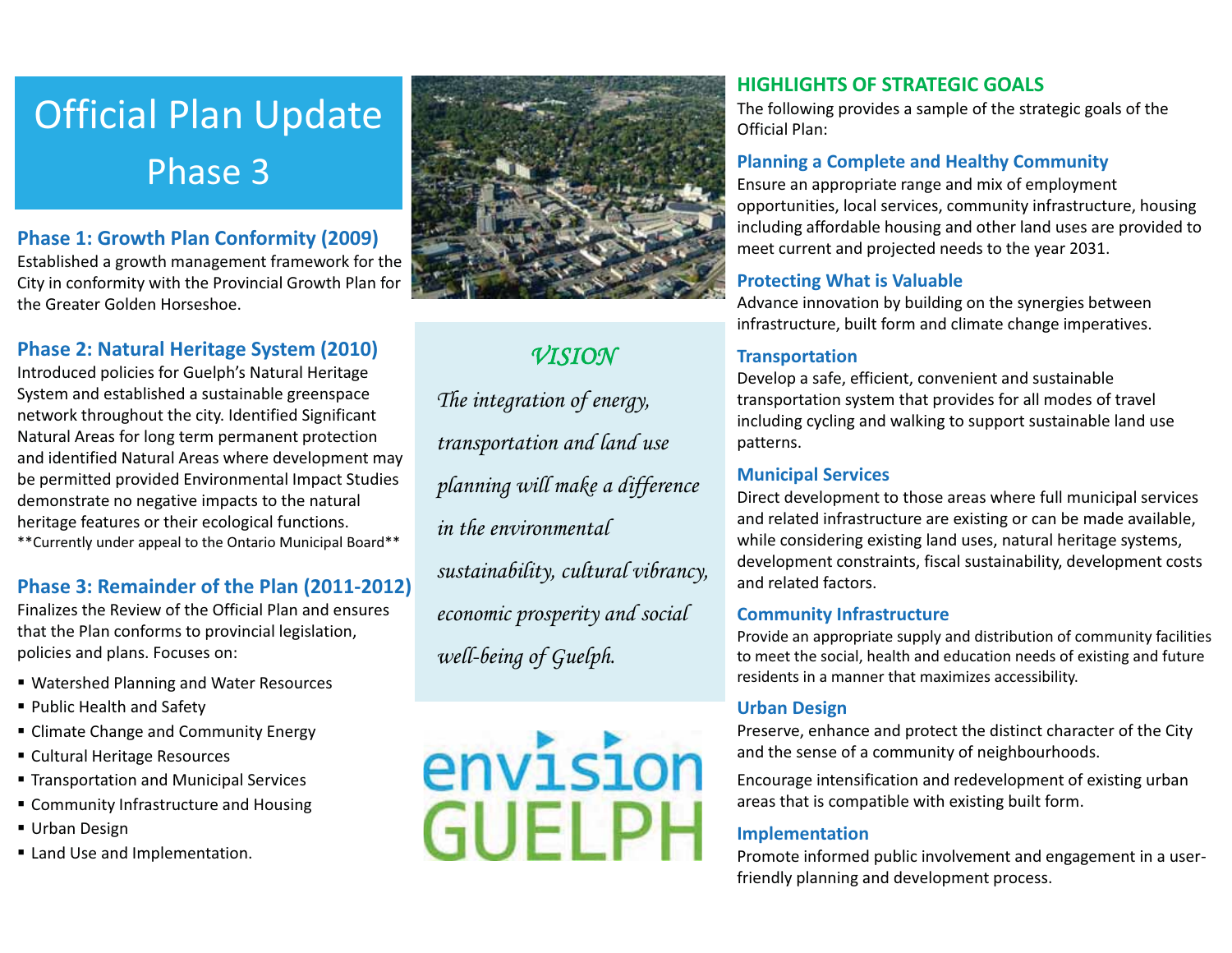## Land Use

#### **RESIDENTIAL**

**Objective:** To facilitate the development of a full range of housing types, affordability, densities and tenure to meet a diversity of lifestyles and the social needs, health and well-being of current and future residents.

**How**: permitted uses, designated lands, minimum and maximum densities, policies for affordable and special needs housing.

| <b>Residential</b><br><b>Designation</b> | <b>Minimum</b><br><b>Density</b> | <b>Maximum</b><br><b>Density</b> |
|------------------------------------------|----------------------------------|----------------------------------|
| Low Density                              | 15 units/ha                      | 35 units/ha                      |
| Low Density Greenfield 20 units/ha       |                                  | 60 units/ha                      |
| <b>Medium Density</b>                    | 35 units/ha                      | 100 units/ha                     |
| <b>High Density</b>                      | 100 units/ha                     | 150 units/ha                     |

**Objective**: To provide for higher densities of residential development in appropriate locations to ensure that transit-supportive densities, compact urban form, walkable communities and energy efficiencies are achieved.

**How:** permitted uses, designated lands for medium and high density, identification of intensification corridors.

**Objective**: To maintain the general character of built form in existing established neighbourhoods while accommodating compatible residential infill and intensification.

**How**: development criteria, urban design policies.



#### **STAGING OF DEVELOPMENT**

Ensure that *development* is appropriately staged and phased to meet the goals, objectives and policies of this Plan, in particular the City's growth management strategy and targets, municipal fiscal sustainability, the logical and planned expansion and provision of municipal services and community infrastructure and the avoidance of premature *development*.



#### **COMMERCIAL AND MIXED USE**

**Objective**: To ensure that an adequate supply of commercial land is provided throughout the City at appropriate locations to meet the needs of residents and businesses.

**How**: Designated lands, permitted uses, mixed use nodes and corridors support a range of commercial activity.

**Objective**: To promote the continued economic vitality, intensification and revitalization of existing designated commercial and mixed-use areas.

**How**: urban design policies, preparation of concept plans, permitted uses, designated lands, market impact studies.

#### **EMPLOYMENT**

**Objective:** To increase the overall density of jobs and promote the efficient use of land through compact built form, increased height and reduced building footprints.

**How:** designated lands, permitted uses, density targets by type of employment, directing low density jobs to the built-up area, policies for design and site development.

#### **Achieving Places to Grow on Employment Lands:**

Industrial jobs with more than 36 jobs per hectare are encouraged to locate in the greenfield area.

Corporate Business Park lands within the greenfield area are planned to achieve an average density of 70 jobs per hectare.

Policies for Conversion of Employment Lands.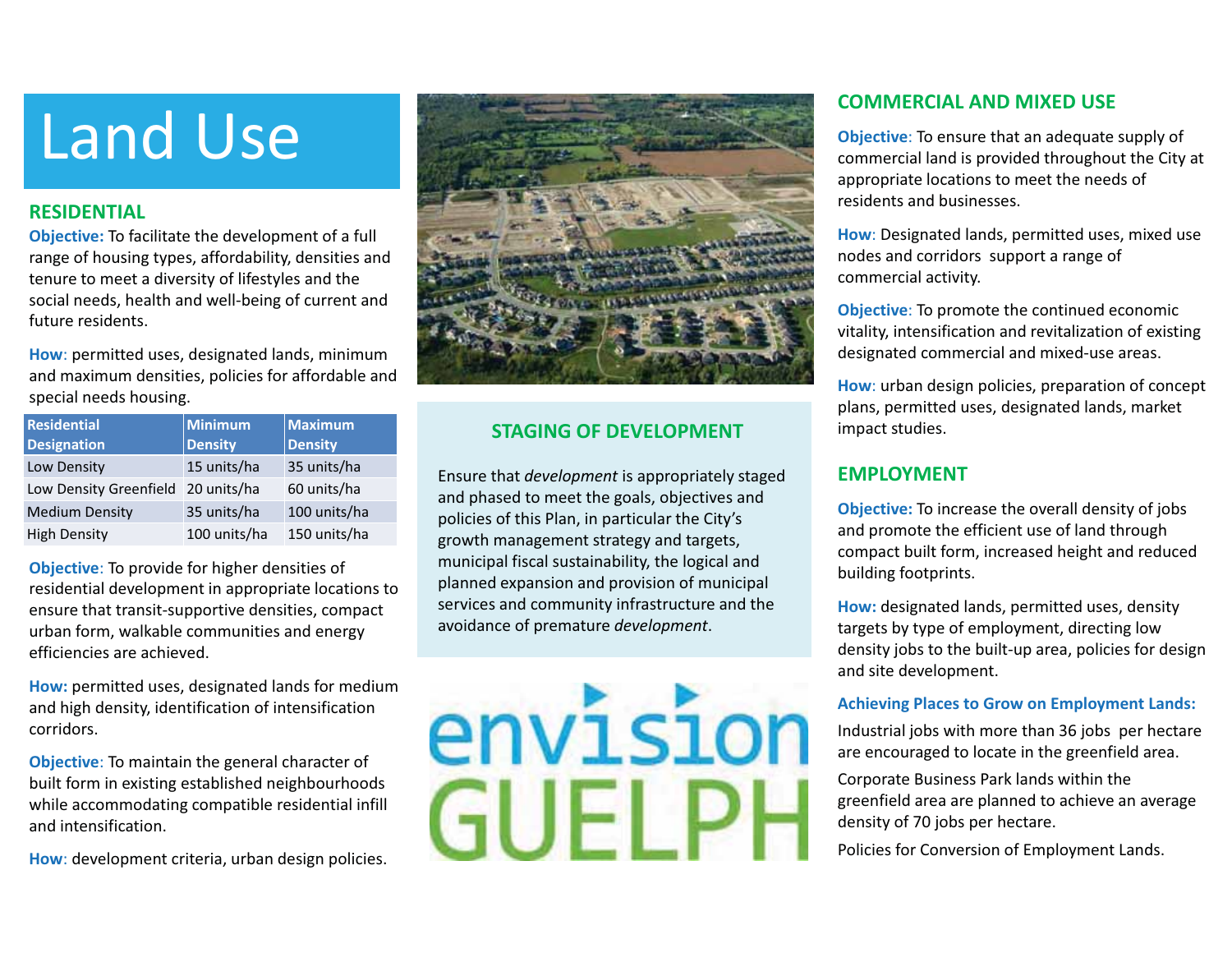## Urban Design

The Urban Design Chapter contains policies regarding the design of building types and land uses including low-rise, medium-rise, and high-rise buildings, as well as general design direction regarding site layout, landscaping, and infrastructure.

The Chapter includes the following:

- $\triangleright$  New policies to achieve a stronger pedestrian oriented environment (e.g. on-street parking, transit priority measures, garage widths etc.)
- $\triangleright$  Encouraging rear lane development where appropriate
- $\triangleright$  Protection of identified public views to landmarks and natural areas
- $\triangleright$  Design direction has been provided regarding drive-throughs and service stations
- $\triangleright$  The location of principal entrances being oriented to streets and entrances be provided from adjacent streets and walkways.
- $\triangleright$  Reverse lotting and 'eye-brow' streets adjacent to arterial and collector roads should be avoided
- $\triangleright$  Addition of signage policies

#### **Urban Design**

Good urban design is fundamental to the creation of enduring, attractive and valued environments which are memorable and flexible and can evolve to accommodate changes in use over time. Adaptable and well-designed infrastructure networks, buildings and open spaces result in communities and places that remain viable and attractive for many generations, supporting civic and economic activity and a high quality of life. To achieve a *complete community*, the urban design policies contained in the Official Plan apply to all development within the City.

#### **Urban Design Action Plan**

The Urban Design Action Plan Gass was adopted by Council in 2009. It provides urban design objectives for areas expected to undergo change. It provides the basis for many of the changes proposed in the Urban Design Chapter.



*Rear lane development can create a more pedestrian friendly streetscape* 



*Urban Design Policies address integration of landscaping and building design* 

#### **Urban Design Policies also address:**

- $\triangleright$  Lighting policies added addressing shielding, light spillage, lighting levels based on context/compatibility
- $\triangleright$  Underground utility servicing encouraged
- $\triangleright$  Public art policies added
- $\triangleright$  Development adjacent to river corridors
- $\triangleright$  Direction given regarding the implementation of Urban Design initiatives through such strategies as urban design guidelines, design review and the submission of urban design briefs



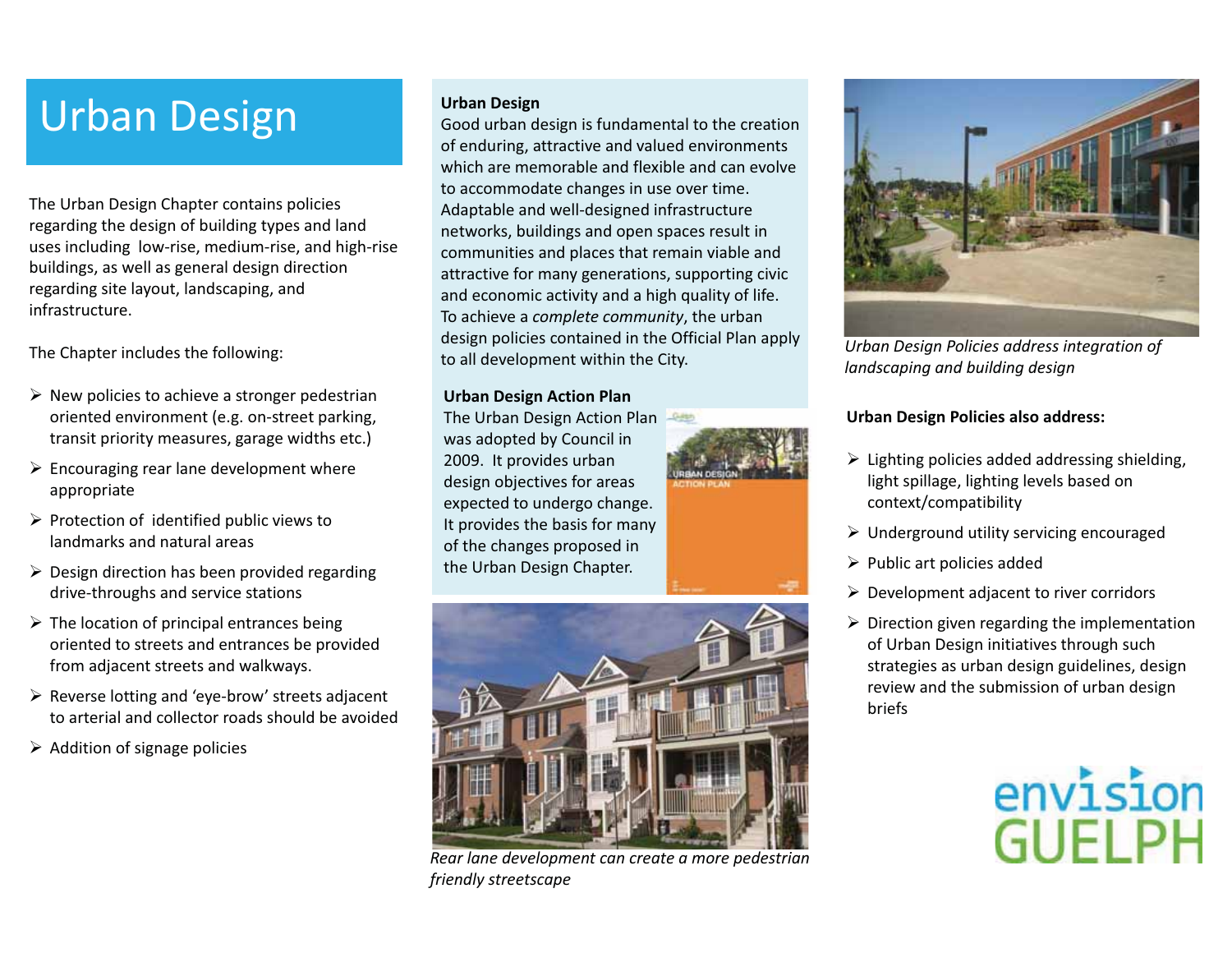## Community Mixed-Use Centres

#### **WHAT ARE THEY?**

- $\triangleright$  Comprised of one or several developments on one or more properties on both sides of an intersection of major roads within a Node.
- $\triangleright$  Higher density mixed-uses including residential, employment and commercial uses in a compact built form
- $\triangleright$  Well-served by transit and facilitates pedestrians and cycling

#### **WHERE ARE THEY LOCATED?**

- Woodlawn/Woolwich
- $\triangleright$  Paisley/Imperial
- Watson/Starwood
- ➤ Gordon/Clair
- ➤ Silvercreek Junction

#### **OBJECTIVES**

To promote Community Mixed-use Centres as areas that support a mix of uses including concentrations of commercial, residential and complementary uses serving the immediate neighbourhood and wider community.

To realize in the long term an urban village concept through a mix of uses, in a compact urban form with a main street experience and attractive private and public open spaces, such as urban squares.

#### **LAND USES**

- $\triangleright$  Commercial and retail
- $\triangleright$  Live/work uses
- $\triangleright$  Small-scale offices
- $\triangleright$  Institutional uses
- > Hotels
- $\triangleright$  Medium and high density residential uses
- $\triangleright$  Urban Squares

#### **DENSITY AND BUILDING HEIGHTS**

- $\triangleright$  Height: 2-10 Storeys
- $\triangleright$  Caps on gross floor area for retail
- $\triangleright$  Density: 100-150 uph for residential uses
- $\triangleright$  Opportunities for additional height and density through Bonus provisions
- $\triangleright$  Surface parking well designed; structured parking is encouraged



*Illustration of potential built form future along Starwood Drive* 



*Current conditions along Starwood Drive* 

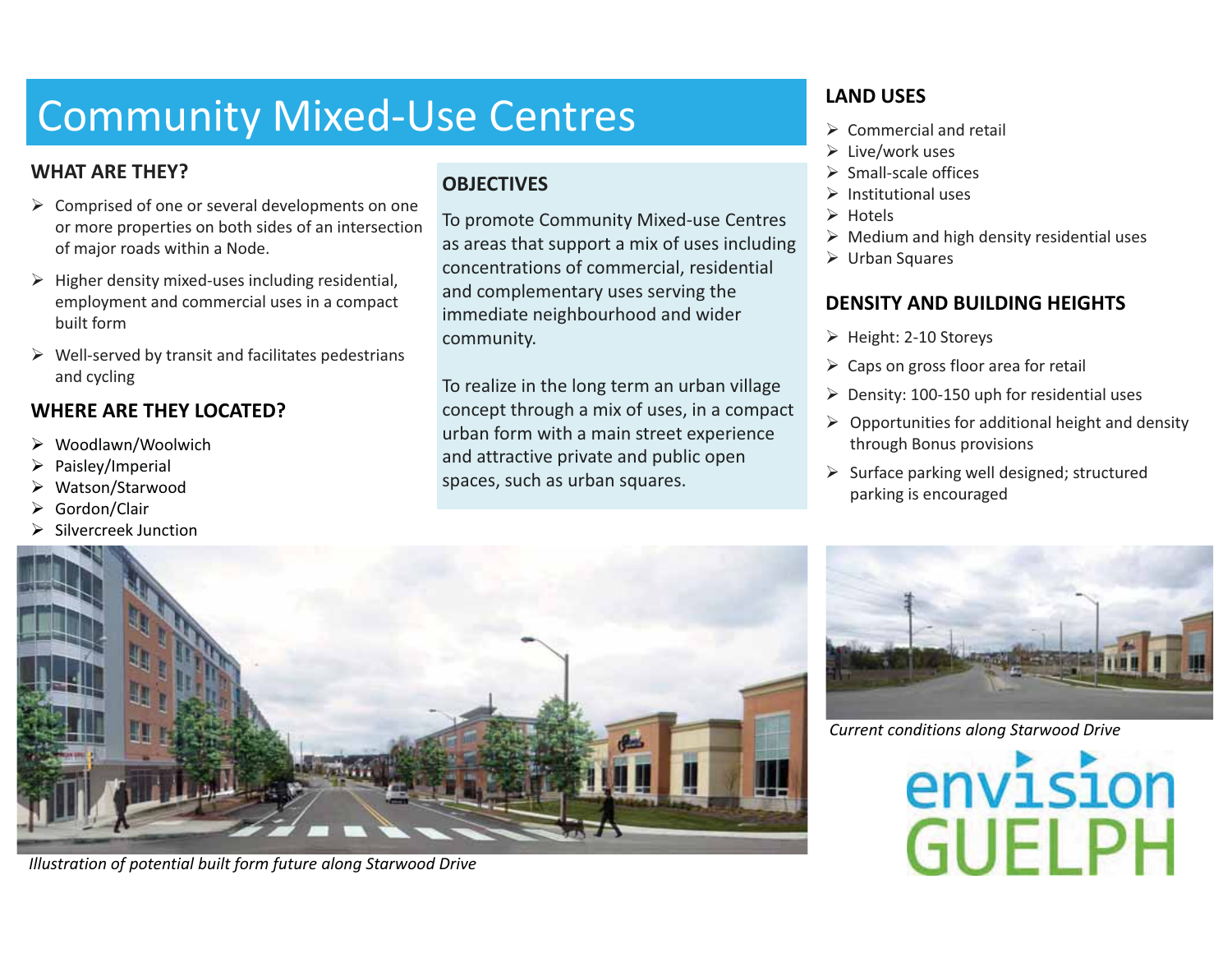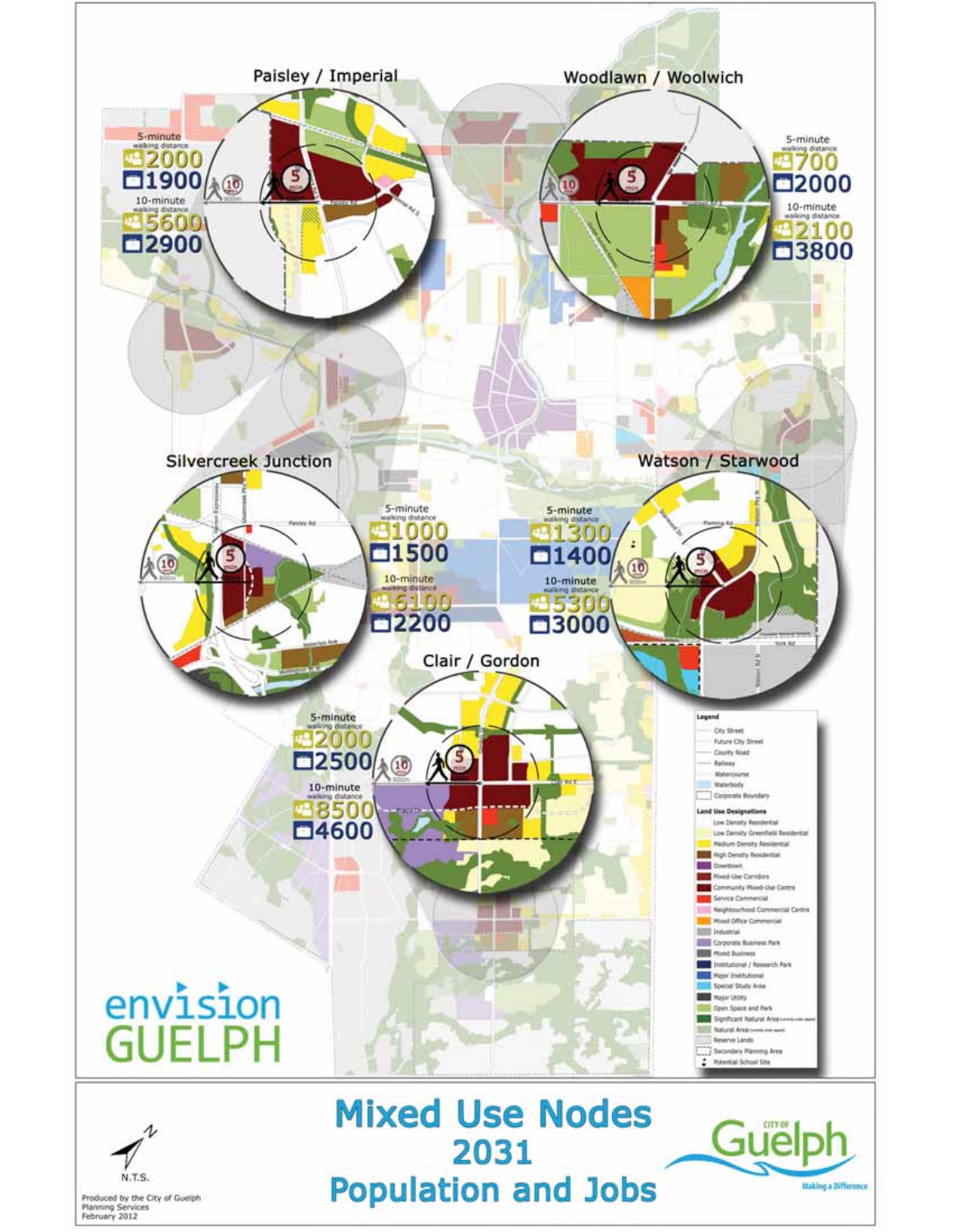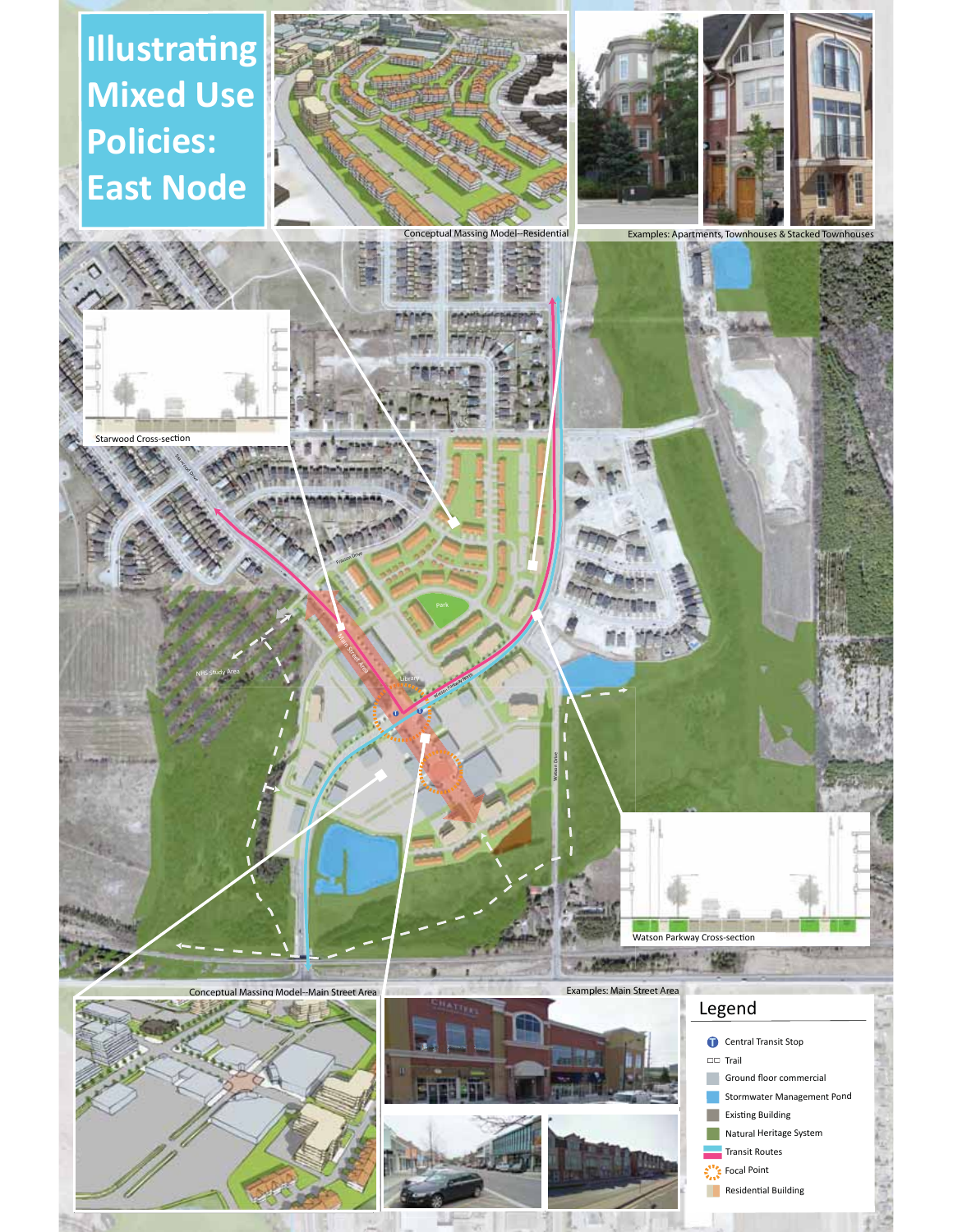## Climate Change & Community Energy

## **CLIMATE CHANGE**

**Objective:** To increase community resiliency to climate change.

#### **How:**

Mitigate climate change through implementation of the Community Energy Plan.

Target the reduction of annual greenhouse gas emissions by 60% from 2007 levels by the year 2031.

Work with partners to prepare a climate change adaptation strategy.

## **COMMUNITY ENERGY**

#### **CORPORATE LEADERSHIP**

**Objective:** To demonstrate leadership in energy conservation, innovation and renewable energy generation and distribution.

#### **How**:

Establish policies and programs to reduce the City's overall energy use by 50% from 2007 levels by 2031.

Set targets for, plan for, implement and monitor improvements in energy efficiency and greenhouse gas emissions associated with municipal assets.

Explore, develop and implement an integrated energy mapping tool.

Develop programs to reduce energy used in City buildings and processes.



Source: City of Guelph Integrated Energy Mapping Strategy 2010

#### **RENEWABLE AND ALTERNATIVE ENERGY**

**Objective**: To encourage and facilitate local generation through renewable and alternative energy systems.

**How:** Establish policies and programs to target meeting:

- i) At least ¼ of total energy needs from local renewable sources by 2021; and
- ii) At least 30% of electricity requirements with combined heat and power by 2031.



#### **DISTRICT ENERGY**

**Objective:** To facilitate efficient energy generation and distribution systems including district energy (DE).

**How:** Support district energy through: feasibility assessments; considering DE in secondary plans; planning for densities and mixed uses that improve the viability of DE; and entering partnerships to implement DE systems.

#### **BUILDING END-USE ENERGY EFFICIENCY**

**Objective:** To reduce energy demand within the built environment.

#### **How:**

Investigate tools to achieve higher levels of energy efficiency than required by the Building Code.

Support a building energy performance labelling scheme for all buildings.

Investigate tools to encourage retrofit of existing buildings to improve energy efficiency.

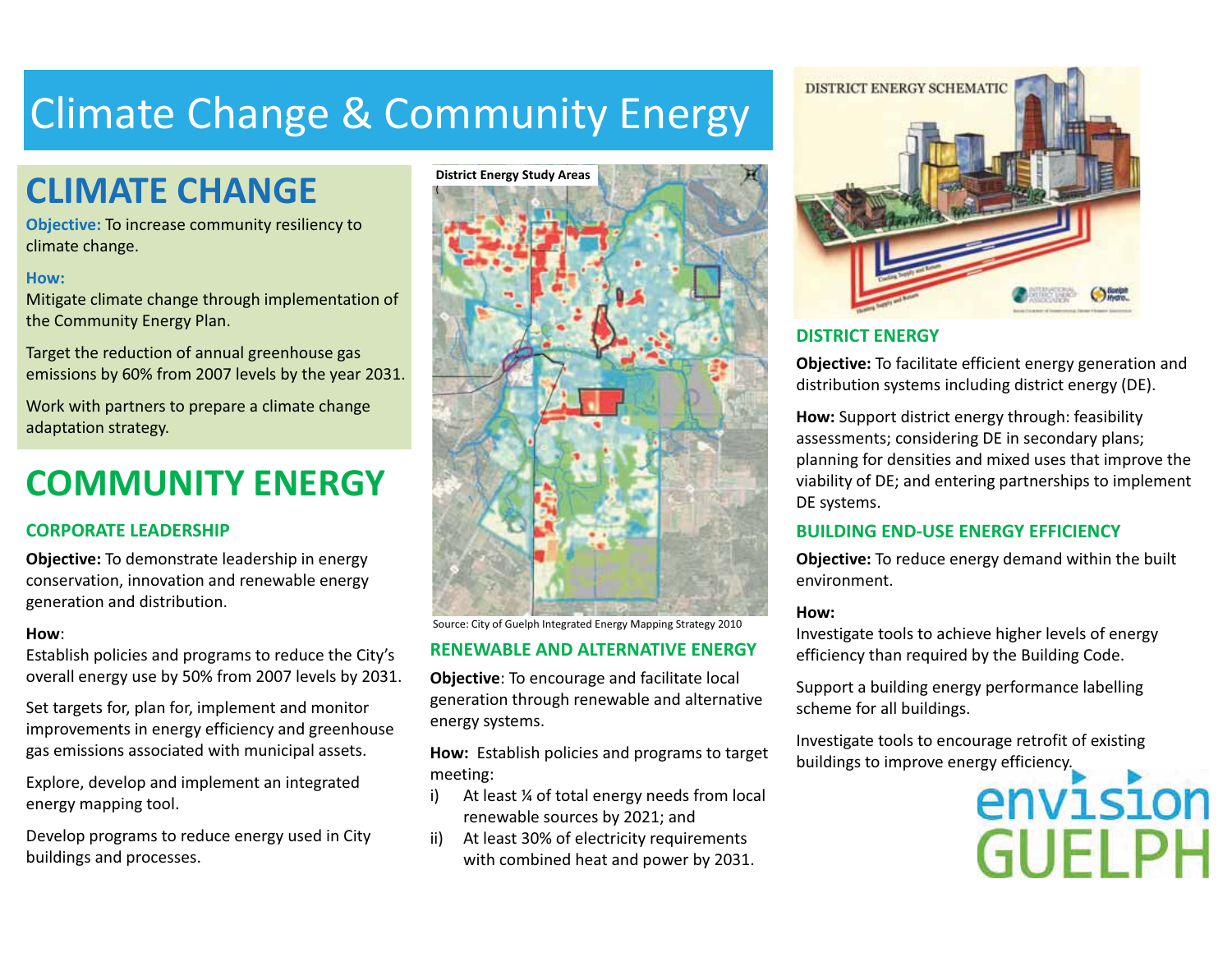## **Transportation**

#### **TRANSPORTATION SYSTEM**

Policies to facilitate a multi-modal approach and encourage non-auto travel modes.

Enhanced Mode Shares: transit 15%, cycling 3%.

#### **ROAD NETWORK AND DESIGN**

Policies for the function and design of local, collector and arterial roads and expressways.

Updates based on Guelph-Wellington Transportation Study (2005) including the removal of extensions to Stone Road and College Avenue.

Roads designed to enable safe and comfortable use by all users including pedestrians, cyclists, motorists and transit.

#### **ACTIVE TRANSPORTATION**

Policies to support walking and cycling as priorities in the design of the transportation system.

#### **PUBLIC TRANSIT**

Focus on transit-supportive land use development including compact urban form and higher densities.

Plan for the provision of transit and transit facilities in an integrated and comprehensive manner.

#### **TRANSPORTATION DEMAND MANAGEMENT (TDM)**

Promote use of TDM measures in transportation related studies and new development plans. TDM is intended to influence whether, when, where and how people travel.

#### **TRANSPORTATION NETWORKS**

Work in co-operation with county, regional, provincial and federal governments to create a transportation system that accommodates current and anticipated regional transportation movements.



#### **TRANSPORTATION**

To provide a transportation system, involving all modes, to move people and goods safely, efficiently and economically while contributing positively to the social, cultural and natural environments.

To ensure that the transportation system is accessible and meets the needs of all members of the community.

#### **MUNICIPAL SERVICES**

To encourage the efficient use of municipal services and utilities.

envisio

## Municipal Services

#### **PROVISION OF SERVICES**

Provision of full municipal services and utilities is required for all development.

Infrastructure will be provided in a coordinated, efficient, integrated and cost-efficient manner.

City will specify procedures for allocation of water supply and wastewater treatment capacity for development applications.

#### **WATER AND WASTEWATER**

Implement water supply and water servicing master plans to identify how growth will be serviced.

Non-residential development that requires high volumes of water use and wastewater discharge will be discouraged where it compromises the City's ability to service existing and planned levels of population and employment.

Implement the Wastewater Treatment Master Plan (2009) to ensure optimization of the wastewater plant.

#### **STORMWATER**

All development to occur in accordance with Subwatershed Plans or Stormwater Management Master Plans.

On-site infiltration measures are required.

#### **SOLID WASTE**

Implement the Solid Waste Management Plan (2008) to address waste minimization, diversion and disposal targets.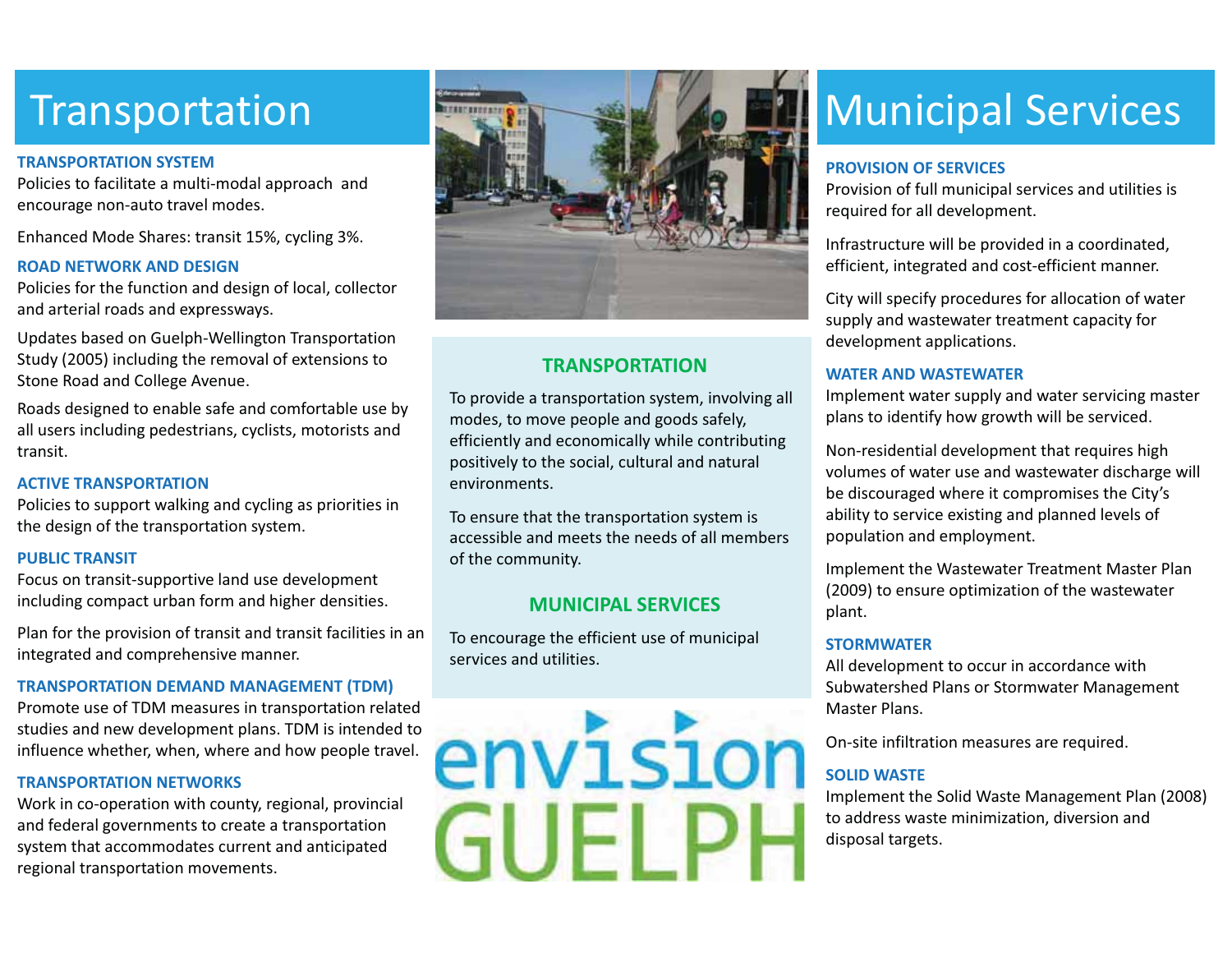## Cultural Heritage

#### **CULTURAL HERITAGE RESOURCES**

Cultural heritage resources shall be conserved.

A property is of cultural heritage value or interest if, where criteria for the determination of cultural heritage value or interest has been prescribed by regulation, the property meets the criteria.

Built heritage resources and cultural heritage landscapes may be designated and/or listed on the Municipal Register of Cultural Heritage Properties.

A register of property situated in the City that is of cultural heritage value or interest shall be maintained and kept up to date by the City. The Heritage Register will list designated cultural heritage resources and non-designated built heritage resources and cultural heritage landscape resources.

The City recognizes that properties within the city that have been identified in the Couling Building Inventory may also have cultural heritage value or interest. These may be considered by Council for listing in the Heritage Register and designation under the Ontario Heritage Act.

Properties that have been listed in the Heritage Register shall be considered for conservation in development applications.



#### **OBJECTIVES**

To maintain and celebrate the heritage character of the city, including built heritage resources, cultural heritage landscapes and archaeological resources.

To ensure that all new development, site alteration, building alteration and additions are contextually appropriate and maintain the integrity of all on-site cultural heritage resources or adjacent protected heritage property.

To identify, evaluate and conserve heritage trees which satisfy one of the criteria for determining cultural heritage value or interest as prescribed by regulation under the Ontario Heritage Act.

#### **CULTURAL HERITAGE RESOURCE IMPACT ASSESSMENT**

Cultural Heritage Resource Impact Assessments and Cultural Heritage Conservation Plans will be used when evaluating development and redevelopment in association with designated and non-designated properties in the Municipal Register of Cultural Heritage Properties. Cultural Heritage Reviews will be used to assess non-designated properties listed on the Municipal Register of Cultural Heritage Properties.

#### **HERITAGE TREES**

A single tree (or group of trees) which has cultural heritage value or interest. Heritage trees may be located on private and/or public property or form part of a cultural heritage landscape. Heritage trees may be a heritage attribute of a designated or nondesignated property listed in the Municipal Register of Cultural Heritage Properties under the Ontario Heritage Act.



envision **GUELPH**